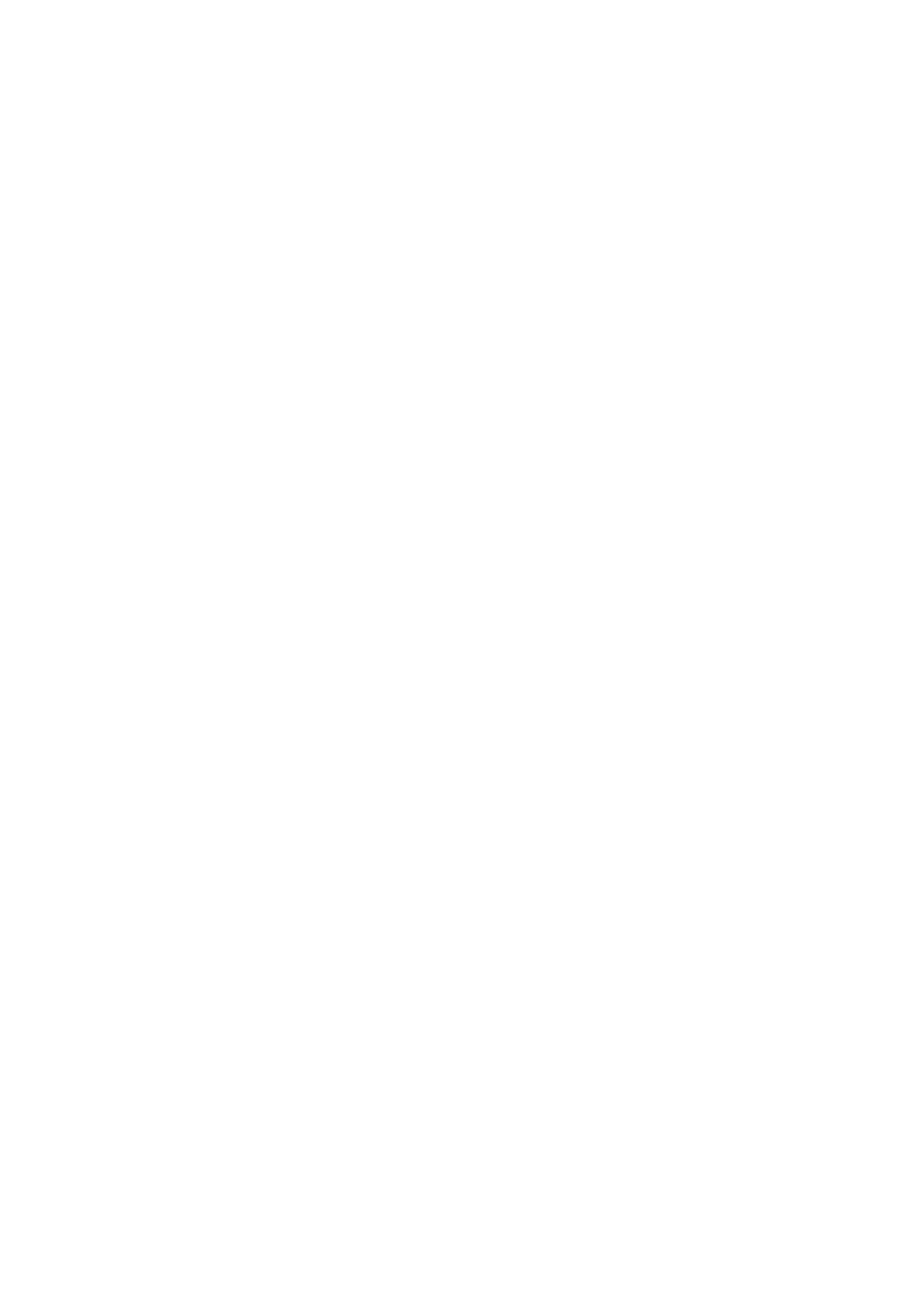#### **CONTENTS**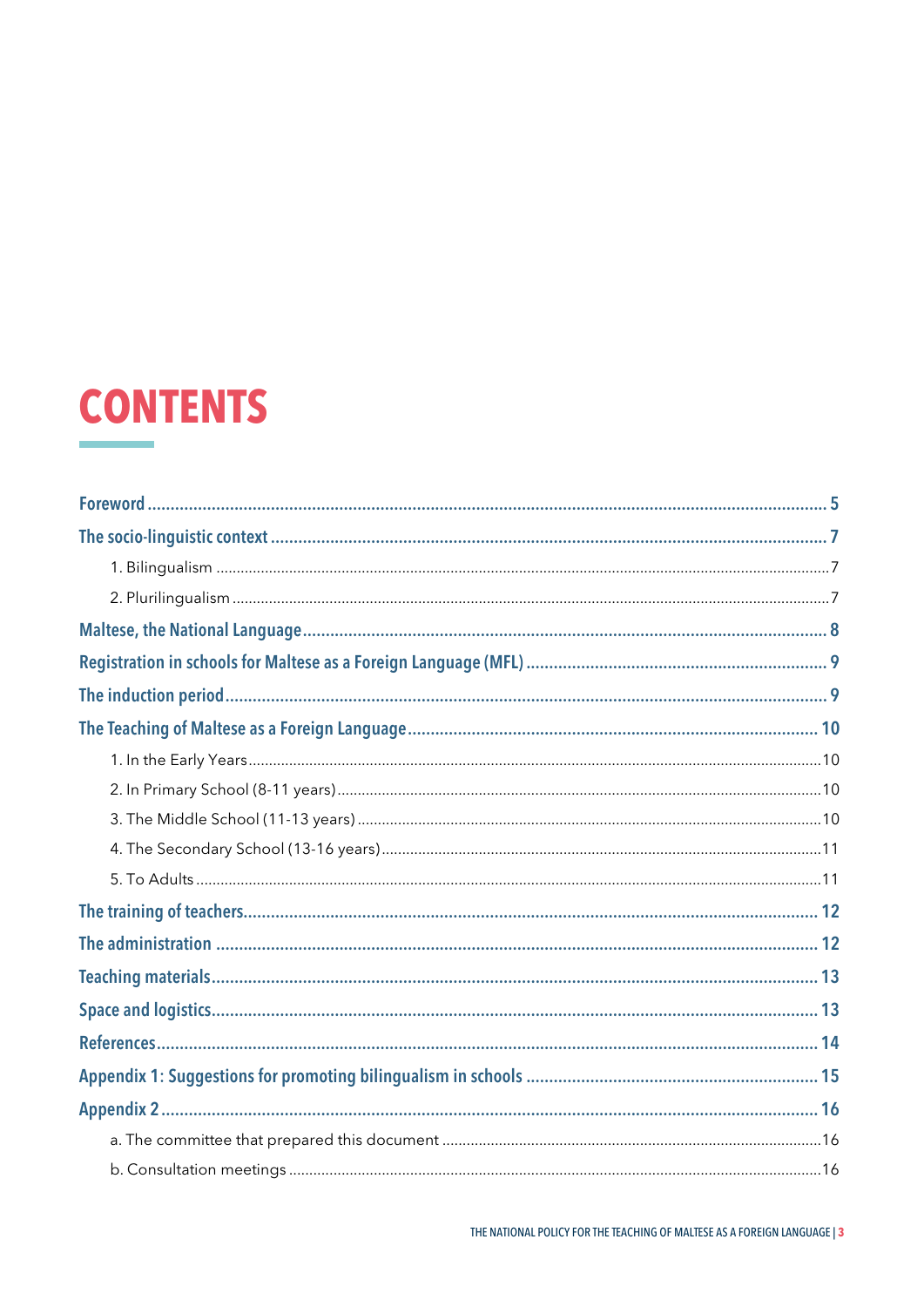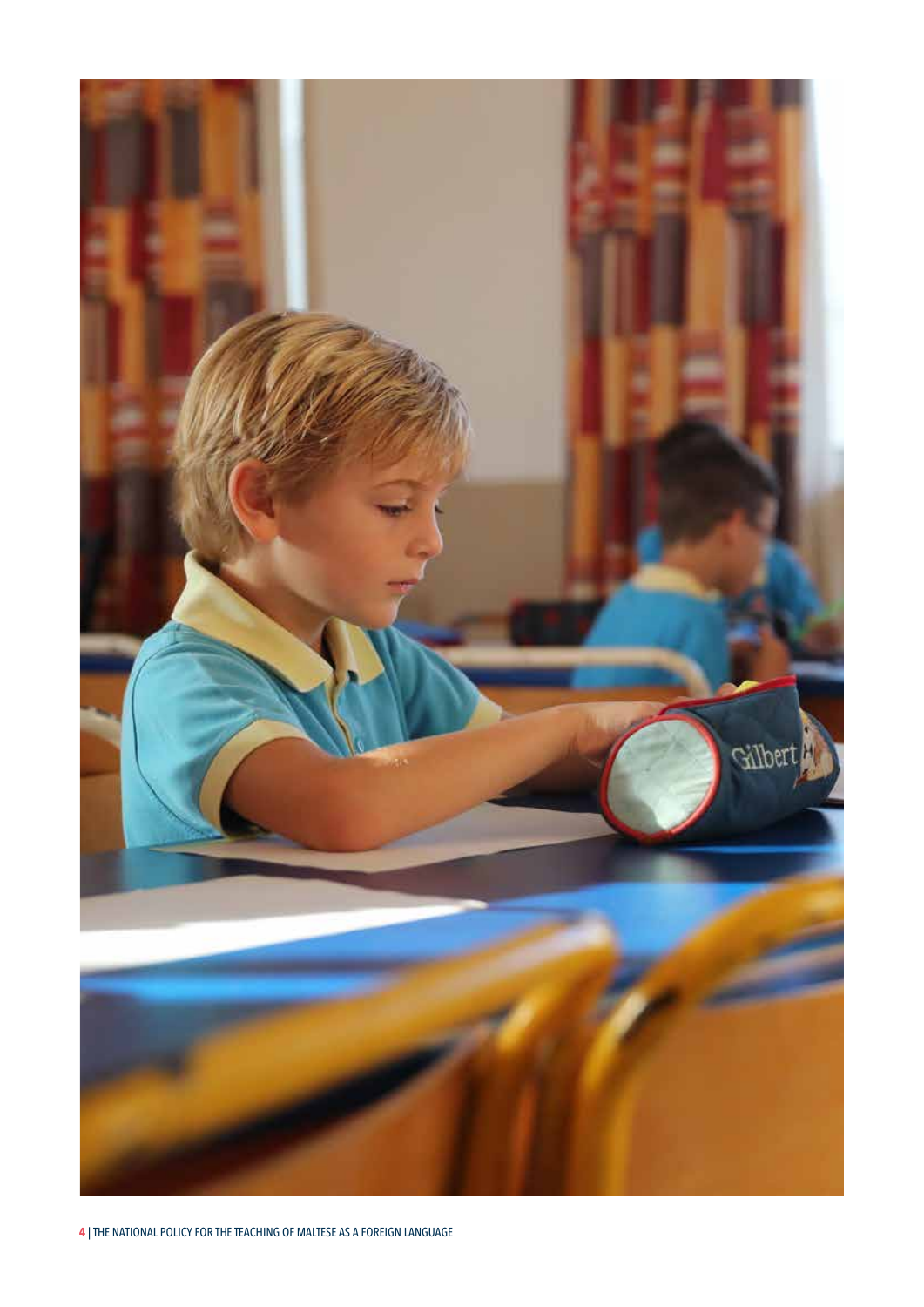### **FOREWORD**

This *National Policy for the Teaching of Maltese as a Foreign Language in the Framework of Bilingualism and Plurilingualism* is based on *A Language Policy for the Early Years in Malta and Gozo (0-7 years)* published by the Ministry for Education and Employment in 2016, and on the *National Literacy Strategy for All in Malta and Gozo* published by the Ministry for Education and Employment in 2014.

These documents emphasise the need to strengthen the bilingual development in Maltese and English through education (see *A National Curriculum Framework for All*, published by the Ministry for Education and Employment, 2012). This *National Policy for the Teaching of Maltese as a Foreign Language in the Framework of Bilingualism and Plurilingualism* is binding on all schools following the National Curriculum Framework and all their students.

For balanced bilingualism to succeed there needs to be continuity from one scholastic year to another and from one educational cycle to another, as well as in the teaching curriculum and language use. This Policy provides national guidelines for administrators of educational institutions and entities (such as child care centres, kindergarten centres and schools), teacher educators, teachers, parents, students and for whoever offers educational services (for example speech psychologists and pathologists).

All schools following the National Curriculum should prepare and implement an action plan to suit their context as part of the School Development Plan (SDP), based on the principles outlined in this Policy. They should allocate human resources and funds to carry out their action plan. The authorities responsible for schools should give full support and allocate all the necessary resources so that the schools can develop and implement the language plans and strategies to meet their students' needs in the framework of this Policy. After the plan is developed in each school, it is recommended that a trial be carried out followed by a full and efficient implementation of the plan in the shortest time possible.

In order to achieve the ultimate goal of balanced bilingualism, it might be necessary to give more prominence to Maltese in teaching and for communication purposes. This should be included in the School Development Plan.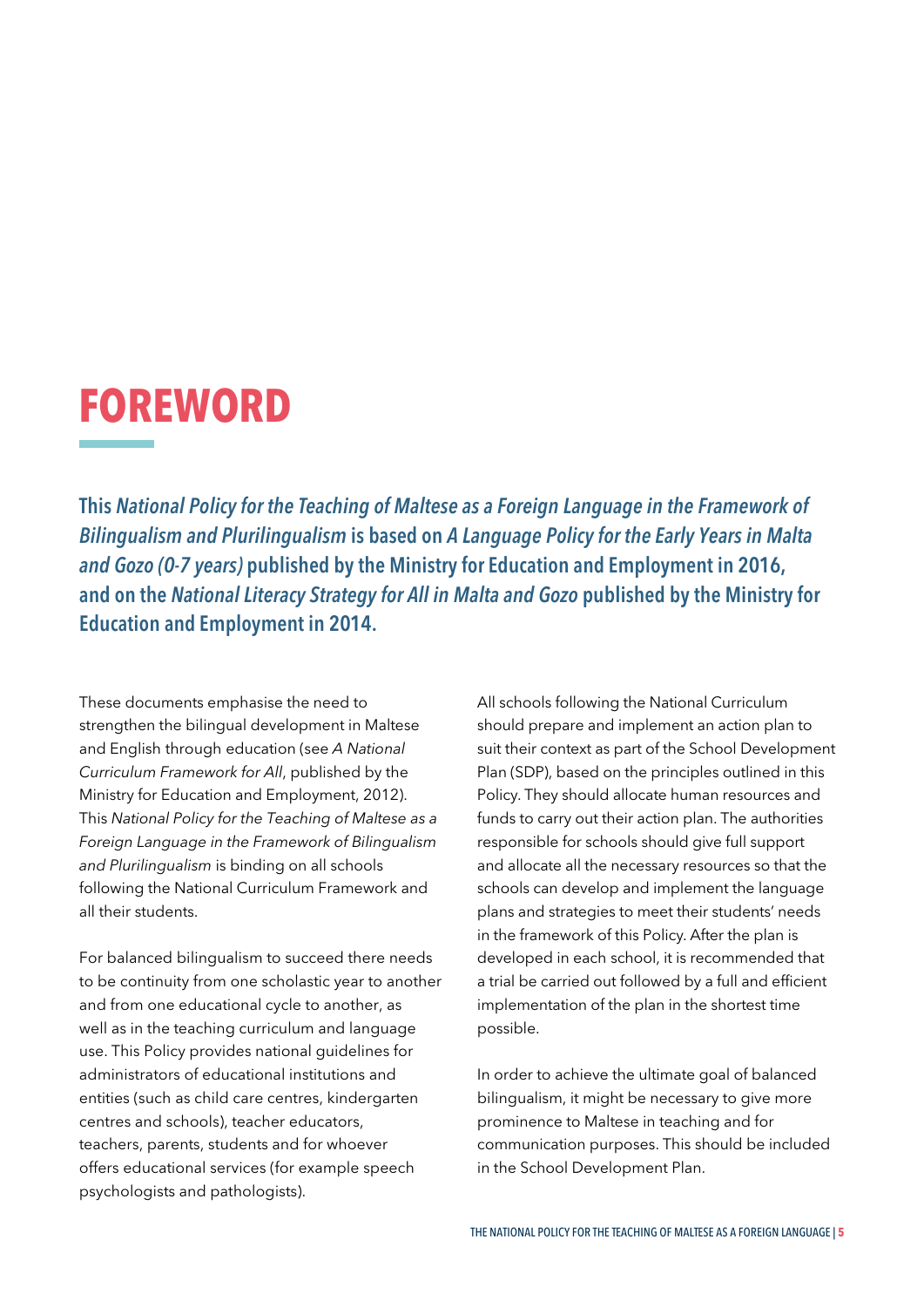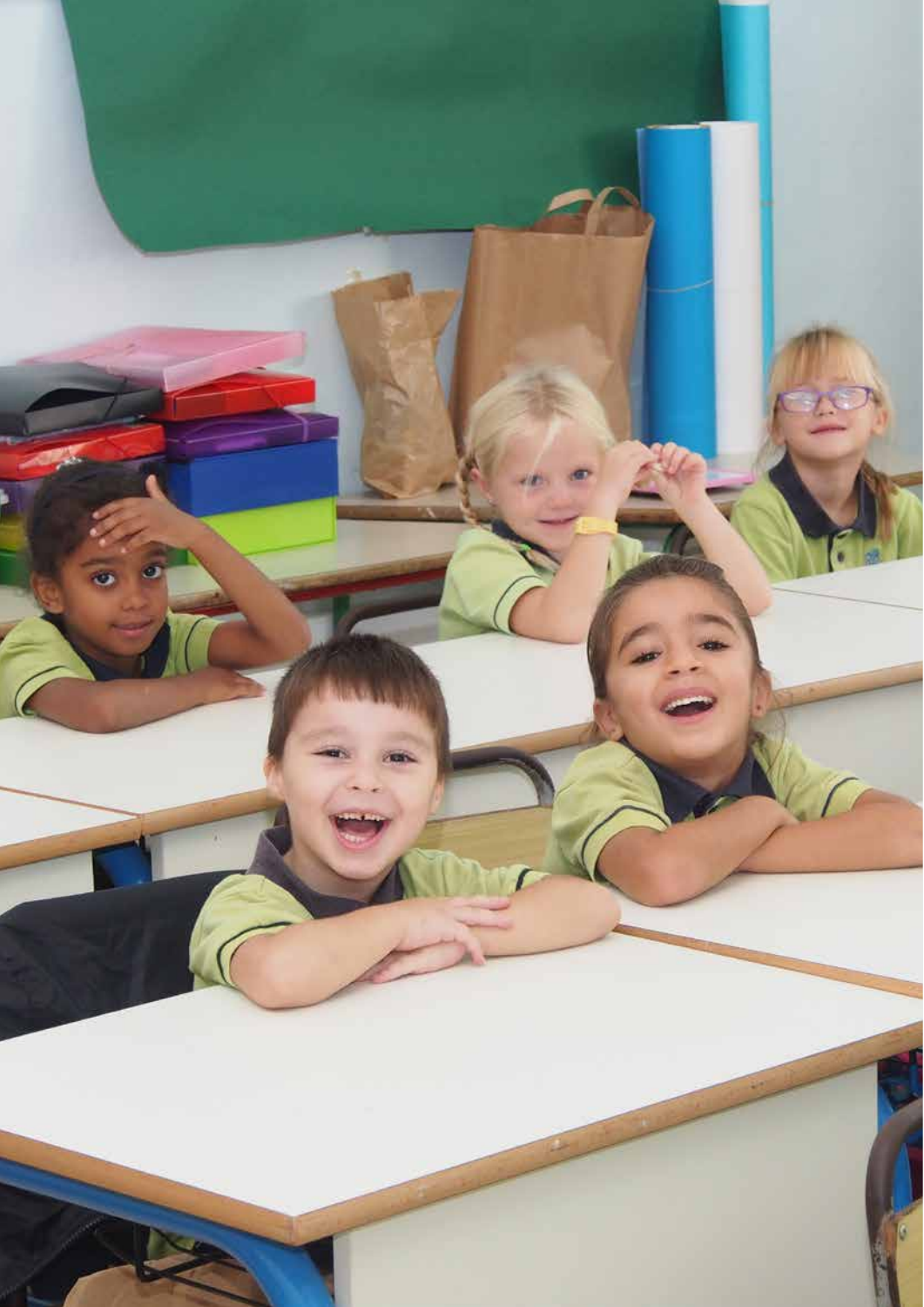### **THE SOCIO-LINGUISTIC CONTEXT**

The Maltese socio-linguistic context is one of a strong and living bilingualism in Maltese and in English (*Malta Country Report*, Ministry for Education and Employment, 2014). Moreover, Malta is not isolated from the rest of the world, and in a context of globalisation, technological advances and migration, Malta is a plurilingual country. Therefore, it is necessary that this policy takes into account all the opportunities offered in the local context of bilingualism and plurilingualism (Language Policy Unit, Council of Europe, 2015).

#### **1. BILINGUALISM**

It is scientifically established that bilingualism from an early age fosters the cognitive, social and linguistic development of an individual. Living bilingualism from an early age onwards offers a better cognitive performance (executive control) from which the individual continues to benefit throughout his life (Bialystok, 2011). Balanced bilingualism stimulates the non-verbal cognitive processes (Vaughn et al., 2018); helps one to learn other languages faster (Singh, 2018); and strengthens a person's communicative ability (Siegal et al., 2010).

To strengthen balanced bilingualism:

1. Due importance should be given to Maltese and English as means of instruction and communication in all subjects (except for languages) taught in schools so as to achieve the ultimate goal of balanced bilingualism (see Appendix 1 to see how this can be achieved);

- 2. The teaching of Maltese and English as subjects should be given equal importance, for e.g. the time allocated for the teaching of the languages as subjects;
- 3. In all the subjects' assessments and examinations (except of languages) at all levels, including SEC, candidates should be given the right to answer in Maltese or in English;
- 4. All communication from the school administration and the national administration should be in Maltese and in English;
- 5. Maltese should be given prominence in signage, websites, brochures, concerts, meetings and celebrations in every educational institution and body.

#### **2. PLURILINGUALISM**

The Council of Europe and the European Commission stress the importance of plurilingualism in education and society (Candelier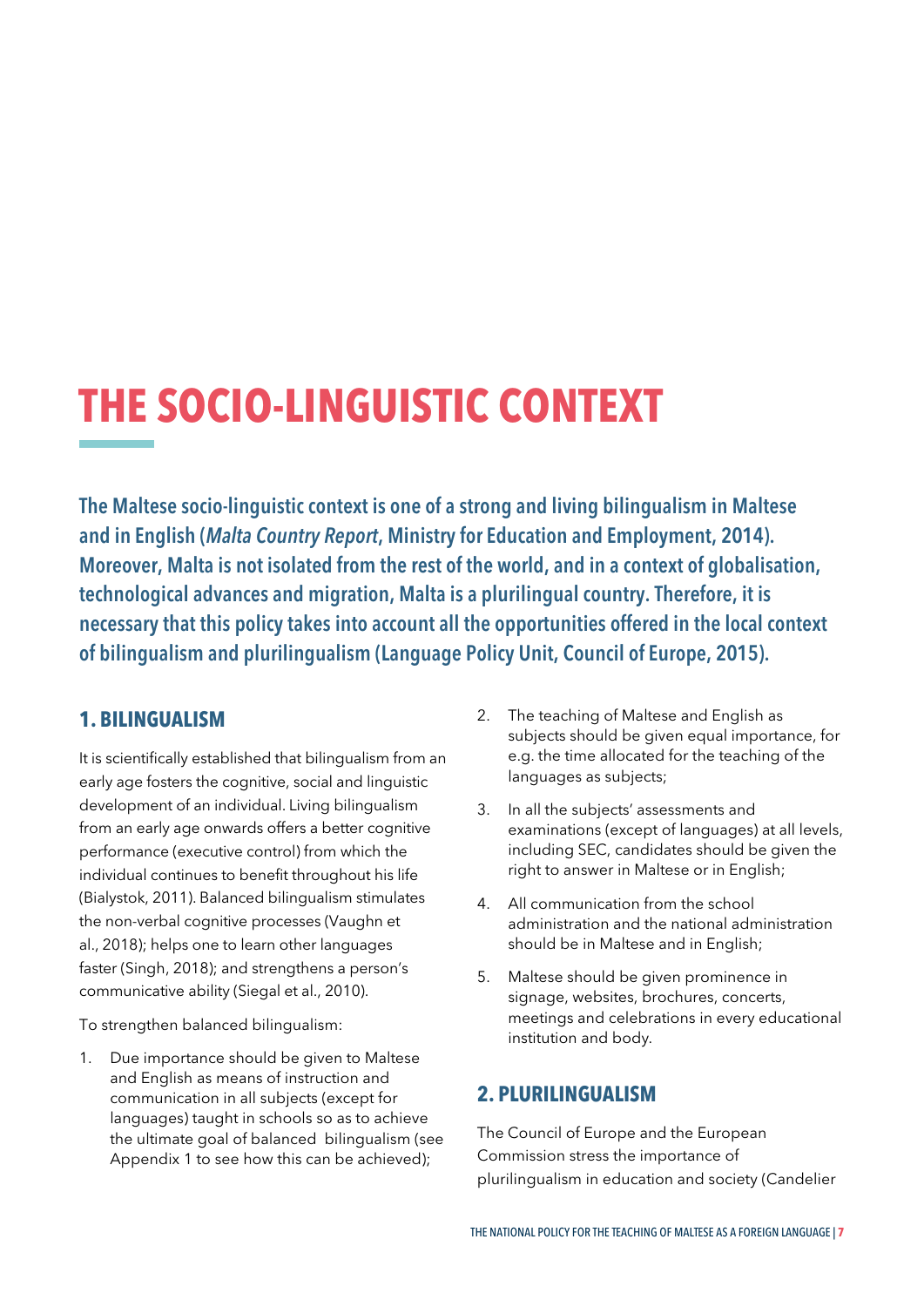et al., 2012; Beacco et al., 2016; European Commission, 2017). The various languages of migrant students in schools should be respected and considered as an asset and a linguistic resource which also enriches Maltese students.

To strengthen plurilingualism:

- 1. Every language should be shown concrete and visible respect;
- 2. Ways should be found for students to still use their native language if this is not taught as a subject (see, for instance, the implementation in Ireland in Little & Kirwan, 2018);
- 3. Students who speak languages which are taught as subjects at school (for e.g. Italian and French) should be encouraged to contribute to activities related to the learning of those languages in school and to activities in the community.

### **MALTESE, THE NATIONAL LANGUAGE**

Maltese is an official language and it is the National Language of Malta and Gozo. It is a sign of our identity and of the local culture and abounds in linguistic wealth. Maltese is necessary for democratic participation and active citizenship.

Therefore:

1. No student, in any school in Malta and Gozo that follows the National Curriculum, and for any reason whatsoever, should be exempted from Maltese lessons and from any assessment of their knowledge of the Maltese language;



- 2. Every educator who works in child care centres, in kindergarten centres and in schools (including Community Liaison Workers and LSEs), should be have a qualification in Maltese or in MFL;
- 3. The Council for the Teaching Profession should ensure that every educator who is employed in any educational institution is able to communicate with the students and the parents in Maltese. Foreign teachers should be informed from the outset about what level of Maltese according to Common European Framework of Reference for Languages: Learning, teaching, assessment (CEFRL) is required from them;
- 4. There should be incentives for migrant parents to learn Maltese;
- 5. Communication between the administration and the educators and home should be in both official languages, i.e. in Maltese and English.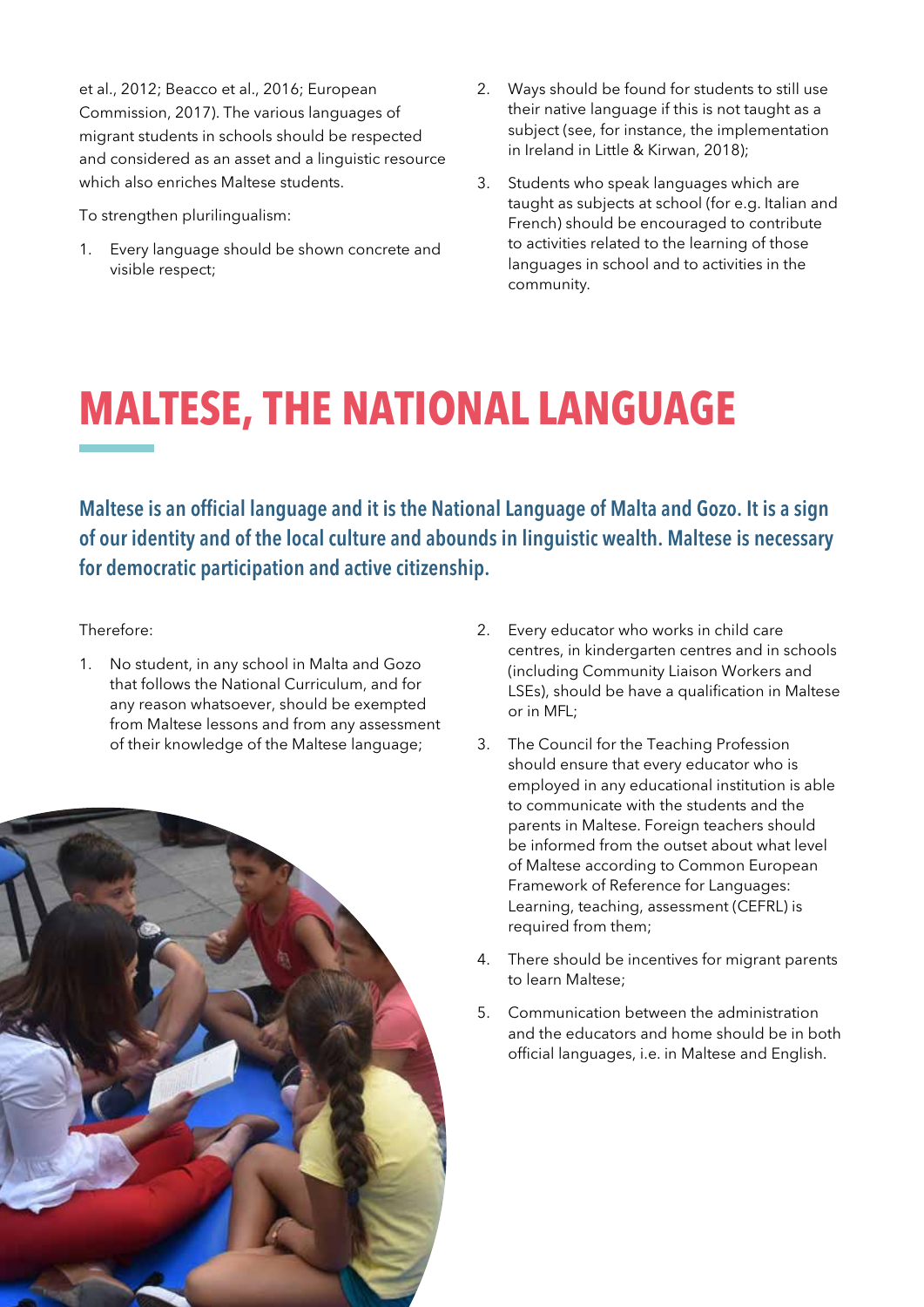### **REGISTRATION IN SCHOOLS FOR MALTESE AS A FOREIGN LANGUAGE (MFL)**

Registration for the learning of MFL should be open to migrant children/ students, and, on a voluntary basis, to children/students with one parent/guardian in possession of a foreign ID card. In the first phase of the registration the parents/guardians of the child should be given clear information regarding the obligation for everyone, without exception, to learn Maltese and to be assessed on their knowledge of Maltese, as explained below.

#### Therefore:

- 1. Standard procedures should be established for registering children for MFL;
- 2. Registration must be carried out by trained personnel and according to established criteria for provision or not of an induction course;
- 3. There should be standard criteria to determine the proficiency in Maltese as per Common European Framework of Reference for Languages (CEFRL) of the children who will be registered;
- 4. A formative and summative assessment system should be implemented periodically following the children's registration in a Maltese school to verify the level of progress in the Maltese language;
- 5. Every student who, following assessment, is not found to have the desired command of Maltese should be enrolled in a dedicated induction programme for MFL;
- 6. Migrant children in Early Years settings (0-7) should be fully exposed to Maltese so that they acquire it according to the Learning Outcomes Framework in this crucial stage of their linguistic, social and intellectual development.

### **THE INDUCTION PERIOD**

There should be an induction period for migrant students who know neither Maltese nor English so that they can cope with the levels suitable for them according to the Common European Framework of Reference for Languages: (CEFRL) and/or Learning Outcomes Framework.

In the case of the learning of Maltese:

- 1. The learning programme for MFL which was designed to be used during the induction period should be properly implemented and covered;
- 2. The Directorate for Learning and Assessment Programmes should include a Unit in charge of developing programmes and resources for the teaching of MFL and its assessment, as well as the induction period for each student according to their age and needs.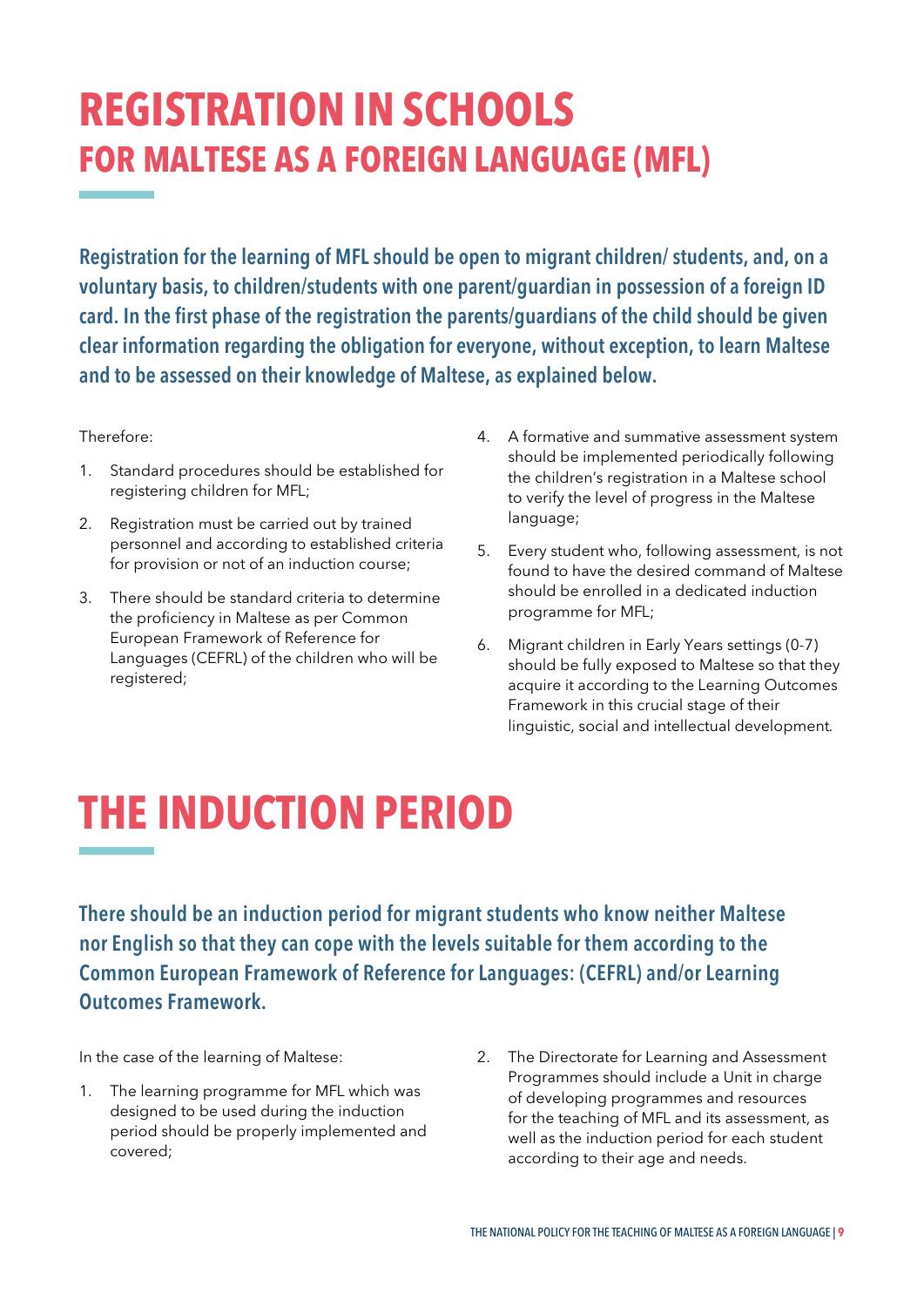### **THE TEACHING OF MALTESE AS A FOREIGN LANGUAGE**

Under this Policy all children attending schools following the National Curriculum should be entitled to learn Maltese and meet the national assessment standards as listed in the Learning Outcomes Framework and/or the assessment standards of the Common European Framework of Reference for Languages (CEFRL). This should be written in the document they are provided with when they are registered in the school.

#### **1. IN THE EARLY YEARS**

The *Language Policy for the Early Years in Malta and Gozo (0-7 years)* should be followed to ensure that balanced bilingualism is achieved between Maltese and English.

Migrant children who enter in the early education cycle should be given support to develop their listening comprehension and oral skills in Maltese before the reading and writing skills.

All children entering in the early education cycle (0-7 years) should enter the National Curriculum system.

Migrant children, or those who have one parent in possession of a foreign ID card, should be assessed, before entering the third year of primary school (at 7 years of age), to determine whether they require lessons in MFL or in Maltese.

#### **2. IN PRIMARY SCHOOL (8-11 YEARS)**

Migrant children who enter the primary cycle should be assessed in order to determine whether they require an induction period before they enter the National Curriculum system and in this case they should follow an induction programme delivered by teachers trained in the teaching of MFL so that they can catch up with the National Curriculum in the shortest time possible. These teachers can be based in one school if there are exceptional MFL

learning needs in that school, or peripatetic to meet the needs of more than one school.

Those students who do not reach the expected level in Maltese in order to continue the *Learning Outcomes Framework from the Teaching of Maltese* with their fellow students shall be able to follow the *Learning Outcomes Framework from the Teaching of Maltese as a Foreign Language*. As from the scholastic year 2024-25, *Learning Outcomes Framework from the Teaching of Maltese as a Foreign Language* will be aligned to the Common European Framework of Reference for Languages (CEFRL).

At the end of the sixth primary year, based on the benchmark or other equivalent assessment, it should be decided in agreement with the parents, which route (Maltese or MFL) they should follow in Middle School.

#### **3. THE MIDDLE SCHOOL (11-13 YEARS)**

Migrant students who are registered from the 7th year of middle school upwards should be taught and assessed according to the MFL programme. Based on the assessment, and in agreement with the parents, at the end of each year, it should be decided whether a particular student should continue the MFL programme or enter the Maltese language route.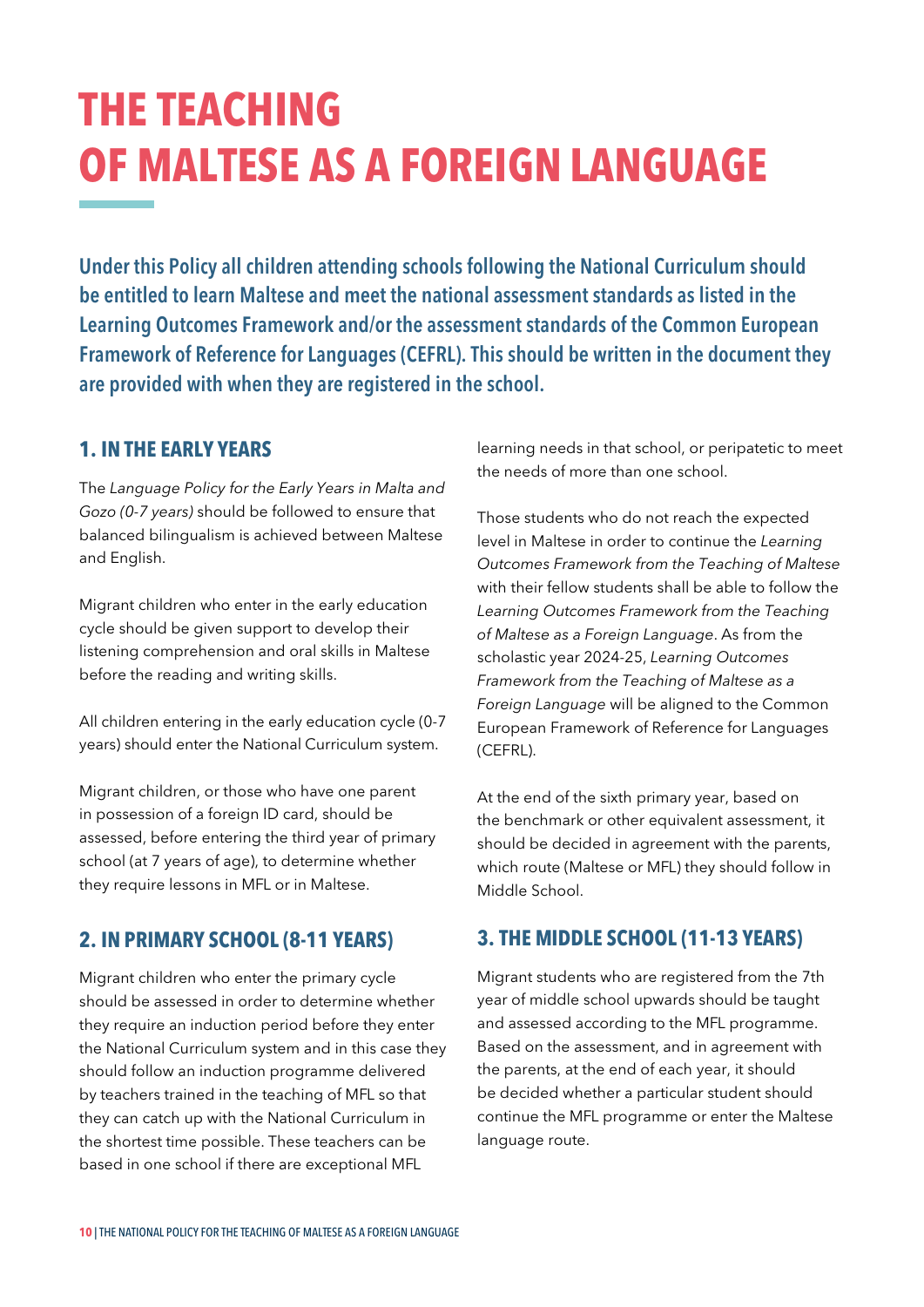

#### **4. THE SECONDARY SCHOOL (13-16 YEARS)**

The teaching and assessment in preparation for the SEC in MFL, which should be linked with the Common European Framework of Reference for Languages: (CEFRL), should start at this stage. Those students who would have just arrived in Malta in the secondary cycle should be taught MFL according to their needs, i.e. they should start from the first stage of MFL learning, i.e. Level A1 of the CEFRL and not join those who would have already advanced in MFL. Those students, for whom it was decided that MFL would be the best route according to the assessment at the end of the middle school cycle, should continue following the MFL programme.

On the other hand, those foreign students who master the Maltese language should be urged to enter a route of Maltese language learning, and sit for the Maltese language exam.

#### **5. TO ADULTS**

MFL learning should be offered to the adults arriving in Malta. All teachers and educators should eventually be able to communicate in Maltese or in MFL for their profession, and their ability is to be indicated according to the competence level of the Common European Framework of Reference for Languages: learning, teaching, assessment (CEFRL).

Only applicants who have their ID card as follows can apply for the MFL SEC exam or equivalent (for e.g. the Maltese examination offered to students who attend European Schools):

- 1. If they are 16 years old and over, they should have the Alien – A ID card, or a foreign identity card;
- 2. If they are less than 16 years old they can use either their own Alien – A identity card, or that of a parent who is a holder of a foreign identity card.

Applicants who attended, or are still attending, middle, secondary or higher school abroad can apply to sit for the MFL exam, provided they are in possession of documented evidence from their educational institution.

The teaching of MFL should not replace the teaching of specialised Maltese to children and students who need particular intervention because of their needs.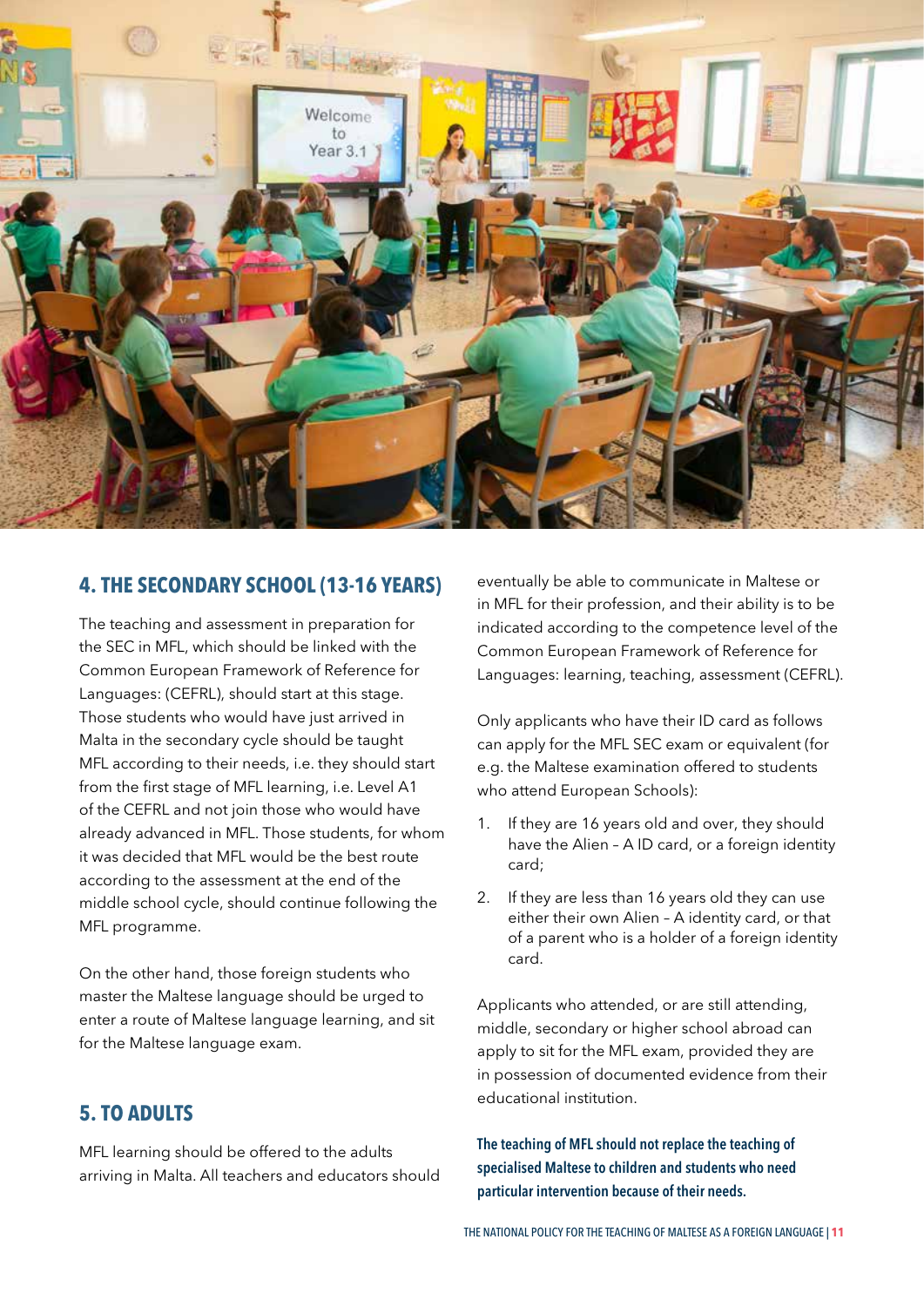## **THE TRAINING OF TEACHERS**

Every teacher of each subject should be competent enough in Maltese to be able to understand the questions and difficulties of Maltese students, and to be able to explain to them and guide them as necessary, even in Maltese. Thus during the courses in preparation for the teaching profession it should be ensured that each prospective teacher is competent enough to teach in Maltese.

All teachers of Maltese should be prepared as necessary to teach MFL as a subject.

Teachers who deliver MFL courses and who complement the classroom teacher when the children require MFL teaching should receive specialised training (for e.g. the Postgraduate Certificate in Teaching Maltese as a Foreign Language course, and other courses offered periodically in the schools). There should be incentives, such as financial or progression ones, to engage more teachers, including those who have reached retirement age, in this field or who, for some other reason, would like to return to service.

### **THE ADMINISTRATION**

All administrators in the educational field should understand the importance of MFL, and therefore they should be given training and support to draw up and implement the best structures and methods for the teaching of MFL.

**12** | THE NATIONAL POLICY FOR THE TEACHING OF MALTESE AS A FOREIGN LANGUAGE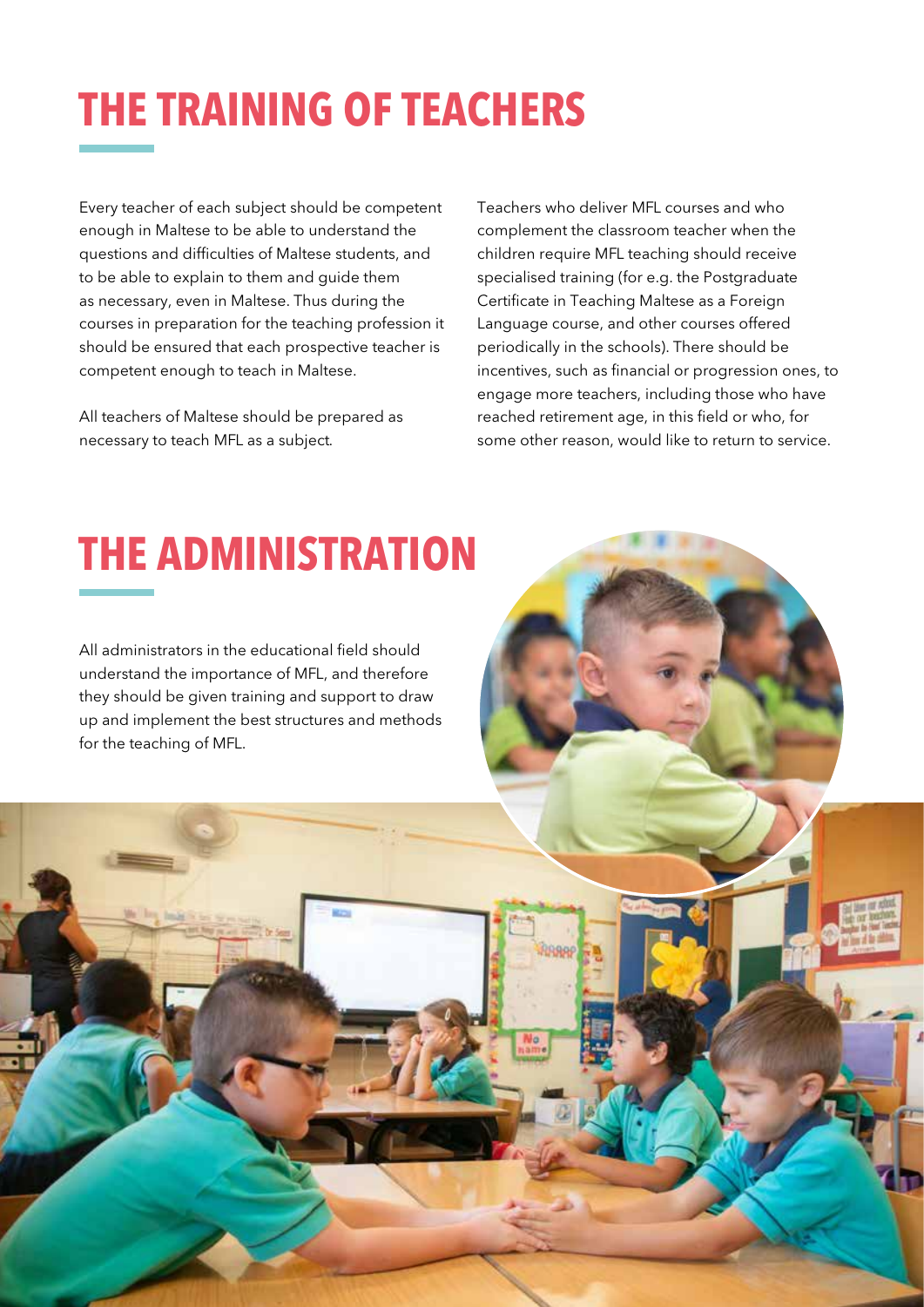

## **TEACHING MATERIALS**

Material for the teaching of Maltese competes with far more updated and attractive teaching resources and materials used for other languages.

Therefore:

- 1. The Ministry for Education and Employment should set up working group made up of experts and teachers of Maltese as a Foreign Language to draw up the descriptors of the Common European Framework of Reference for Maltese as a Foreign Language and any other related material required for the teaching of MFL;
- 2. Attractive courses and digital games should be developed immediately for the teaching of MFL;
- 3. MFL resources teachers should be recruited, so that at least one teacher can focus on MFL resources for early years and primary years, and the other can focus on the middle and secondary years;
- 4. The Maltese spell checker should be made available to all educators, school administrations and students.

## **SPACE AND LOGISTICS**

In order to implement this Policy:

- 1. The provision of adequate space within the schools should be ensured in order to achieve these learning objectives;
- 2. Schools should be given the resources they request so that they can reach the established objectives of MFL;
- 3. Each Directorate unit and each school administration that follows the National Curriculum should support the teaching of MFL, and be provided with secretarial assistance, so that, for instance, all official documentation is written in both the official languages of Malta.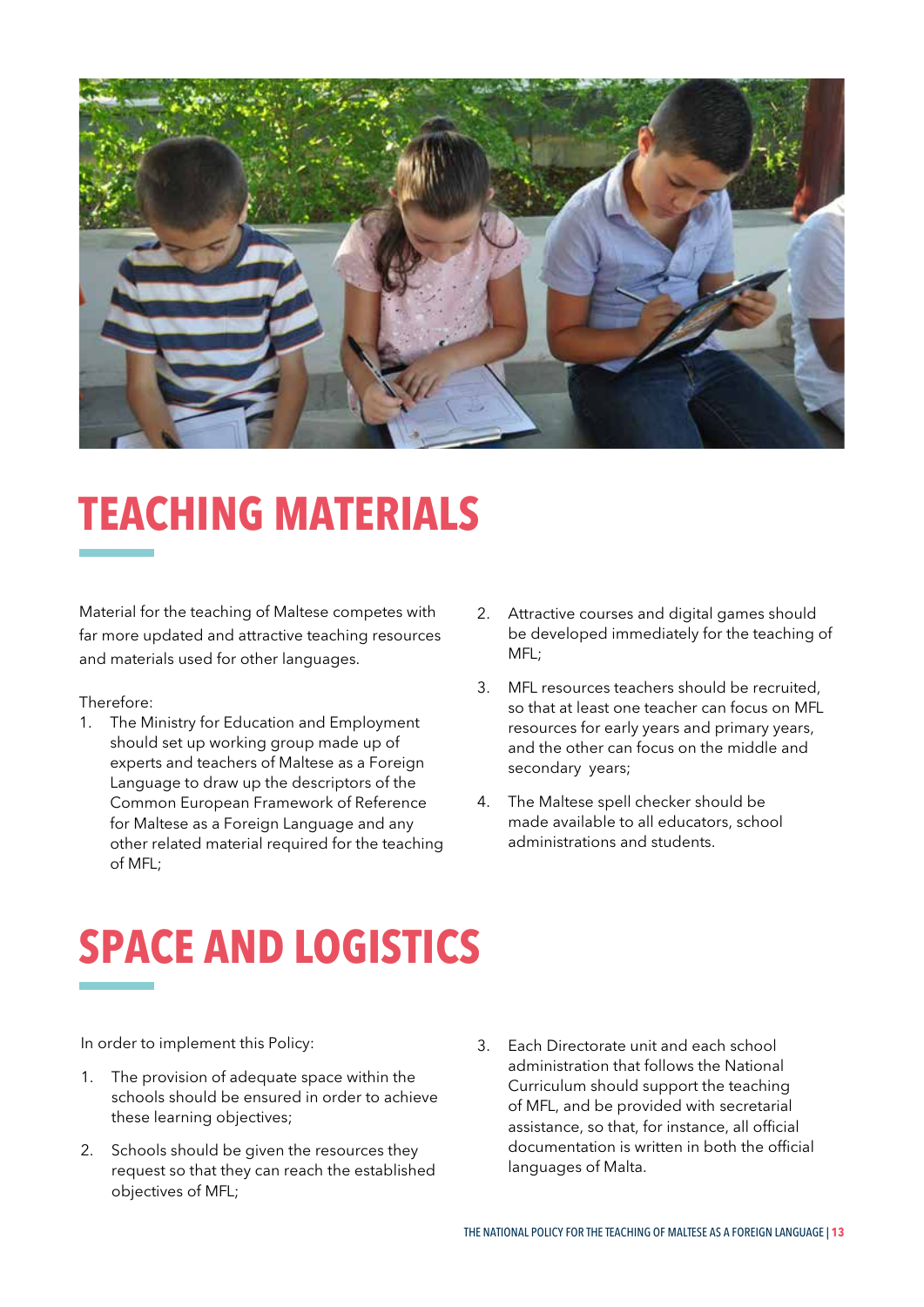### **REFERENCES**

Beacco, J-C, Byram, M., Cavalli, M., Coste, D., Cuenat, M. E., Goullier, F. & Panthier, J. (2016) *Guide for the Development and Implementation of Curricula for Plurilingual and Intercultural Education.* Strasbourg: Council of Europe.

Bialystok, E. (2011) Reshaping the Mind: The Benefits of Bilingualism. *Canadian Journal of Experimental Psychology*, 65(4), p. 229-235.

Candelier, M., Camilleri Grima, A., Castellotti, V., de Pietro, J-F., Lörincz, I., Meissner, F-J., Noguerol, A., Schröder-Sura, A. (2012) *A Framework of Reference for Pluralistic Approaches to Languages and Cultures.* Council of Europe/European Centre for Modern Languages.

European Commission (2017) *Rethinking language education and linguistic diversity in schools.* Brussels: European Commission.

Language Policy Unit, Council of Europe (2015) *Language Education Policy Profile.* Malta.

Little, D., Kirwan, D. (2018) From plurilingual repertoires to language awareness: developing primary pupils' proficiency in the language of schooling. In C. Hélot, C. Frijns, K. Van Gorp & S. Sierens (Eds). *Language Awareness in Multilingual Classrooms in Europe* pp. 169-206. Berlin: Walter de Gruyter Inc.

Ministry for Education and Employment (2012) A *National Curriculum Framework for All*.

Ministry for Education and Employment (2014) A *National Literacy Strategy for All in Malta and Gozo*.

Ministry for Education and Employment (2016) A *Language Policy for the Early Years in Malta and Gozo.* 

Ministry for Education and Employment (2014) *Malta Country Report.* 

Siegal, M., Surian, L., Matsuo, A., Geraci, A., Iozzi, L., Okumura, Y., Itakura, S. (2010L Bilingualism accentuates children's conversational understanding. *Plos One. Bilingualism and Children,* 5(2), e9004.

Singh, L. (2018) Bilingual infants demonstrate advantages in learning words in a third language. *Child Development,* 89(4), p. e397-e413.

Vaughn, K.A., Archila-suerte, P., Hernandez, A.E., (2018) Parietal lobe volume distinguishes attentional control in bilinguals and monolinguals: A structural MRI study. *Brain and Cognition*, DOI: 10.1016/j.bands.2018.12.001.

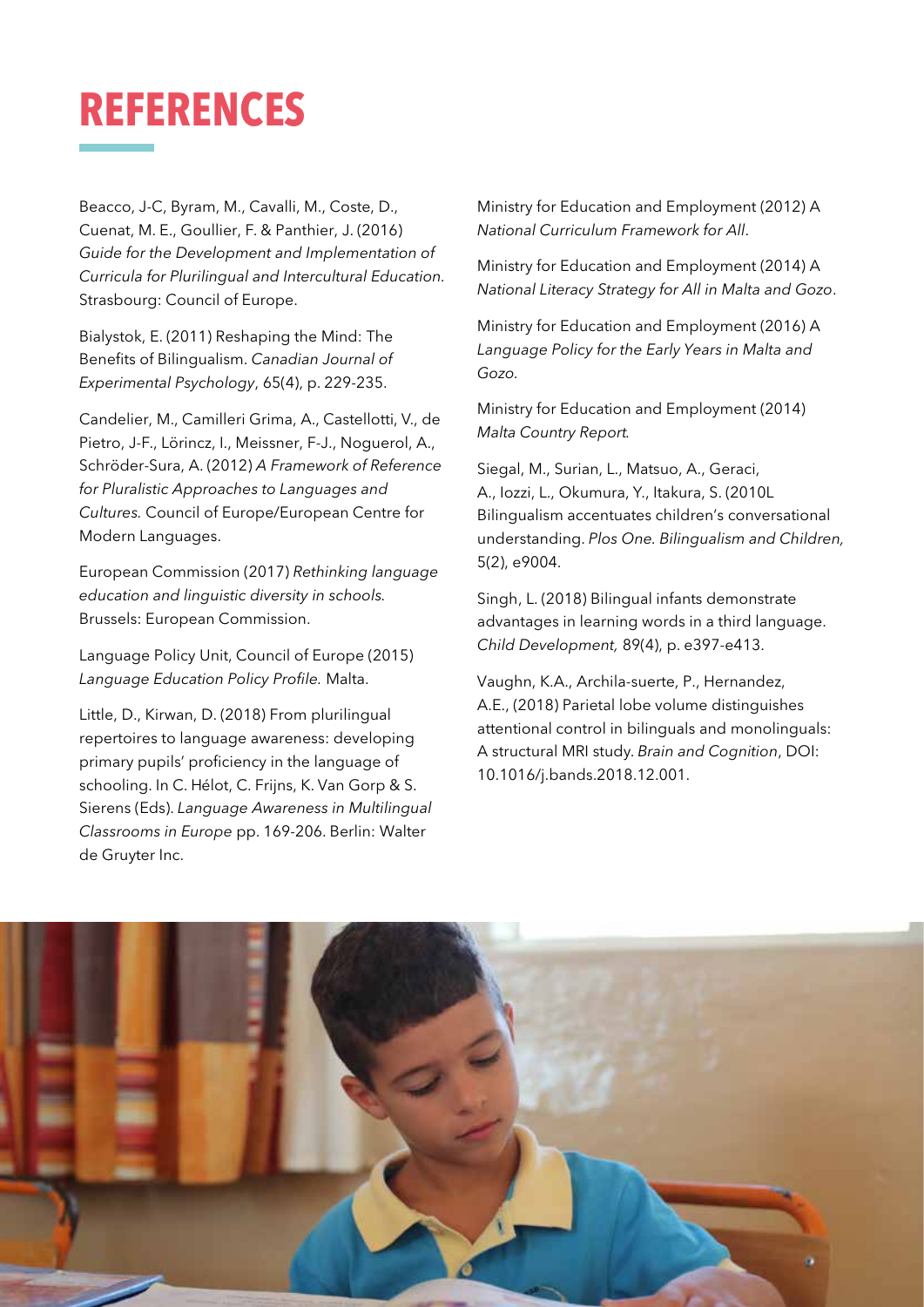

### **APPENDIX 1: SUGGESTIONS FOR PROMOTING BILINGUALISM IN SCHOOLS**

There are various ways in which bilingualism can be used as a communication tool in teaching, for instance:

- 1. In early education children can be exposed to Maltese and English in such a way as to develop their competence in both languages without them falling behind in any one of the languages. Therefore, it should be ensured that sufficient use of resources, books, storytelling, songs, etc. in Maltese is allocated in the weekly work plan, such that the learning opportunities match the learning intentions specified in the planning so that no language lags behind.
- 2. In the primary, middle and secondary sectors, bilingualism can be divided in the following ways:
	- a. Subject topics are divided into those taught in English and those taught in Maltese (for e.g. in Geography, Maltese geology, agriculture and fishing in Malta can be taught in Maltese, whereas the physical geography of Europe and the world are taught in English);
	- b. Syllabus work of the same subject is divided between a teacher who teaches in Maltese and one who teaches in English;
- c. Students are provided with notes in Maltese where the subject textbook is in English and vice versa;
- d. Reading, writing and homework is divided equally each term between Maltese and English in as many subjects as possible;
- e. Projects in the language that is not regularly used should be encouraged in as many subjects as possible;
- f. Electronic resources and teaching material in Maltese for the teaching of all subjects should be created.

Assessment and examination papers from the primary level to the final year of secondary school must be in Maltese and in English for all subjects except for language subjects.

Each school should draw up a language policy that caters for its particular circumstances, provided that the language policy explained in this document is observed. Where necessary, more time, resources, etc. should be allocated to any of the official languages when it is the socially disadvantaged language, and the method for doing this as well as how the plan is going to be implemented should be determined.